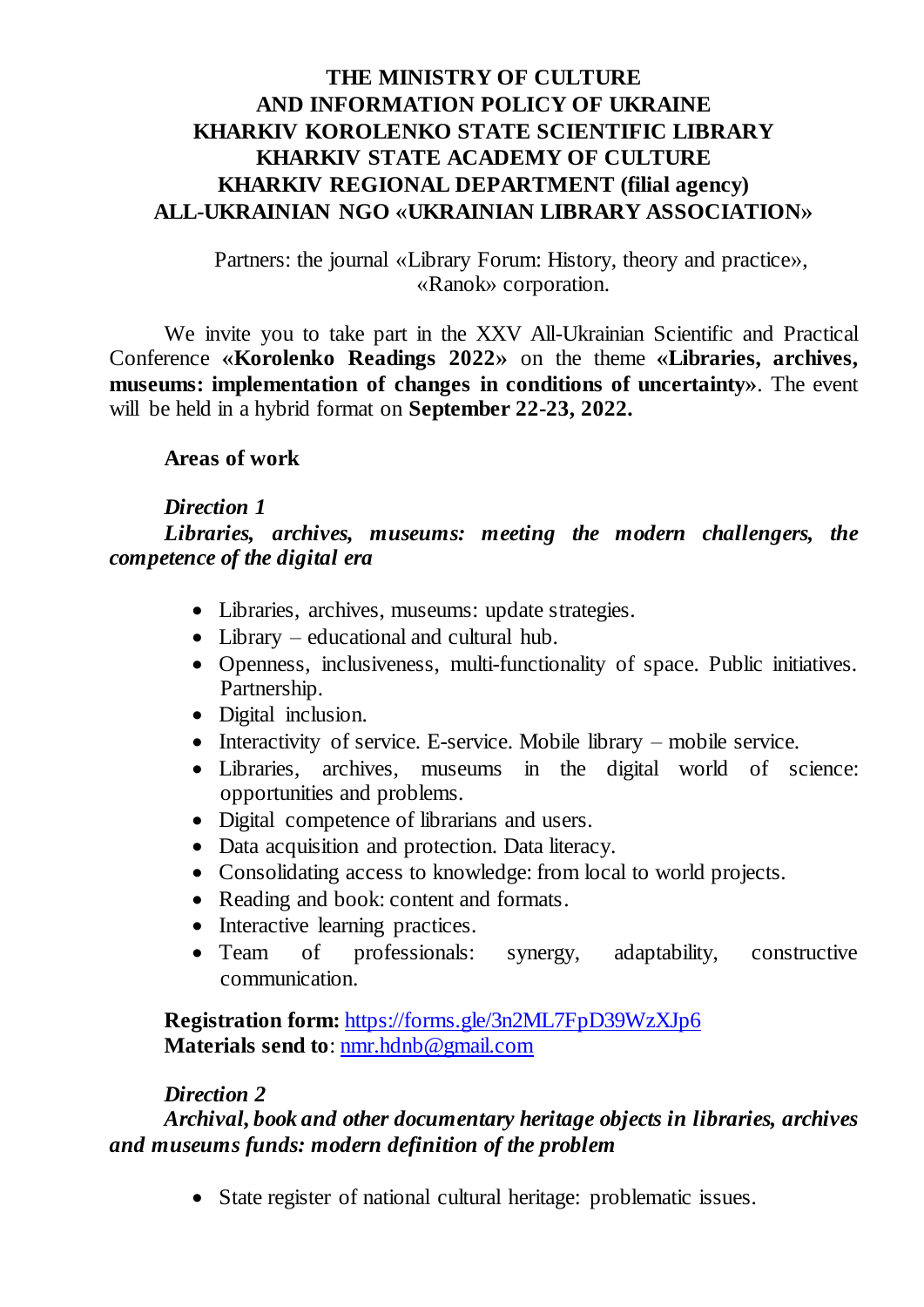- Appraisal of documentary heritage objects value from state, public and private collections.
- Funds and collections of documentary heritage objects in libraries, archives and museums of Ukraine: the topical problems of scientific description and disclosure.
- Scientific potential of book heritage objects funds and collections and ways of its disclosure.
- Specialization of work on documentary heritage objects storage: innovative formats.
- Problems of digital representation of documentary heritage objects and complexes.
- Innovative forms of documentary heritage objects collections representation.
- Special aspects of communication with owners of the documentary heritage objects and documentary heritage objects collections.
- Specifics of work with documentary heritage objects and their usage in remote format.

**Registration form**[: https://forms.gle/63Vq8G9L7dzNYJLb7](https://forms.gle/63Vq8G9L7dzNYJLb7) **Materials send to**: [ndvkhdnb@gmail.com](mailto:ndvkhdnb@gmail.com)

### **September 23**

### Training **«Digital instruments, interactive practices in work with the young»**

Coaches – Kateryna Viriutina, Head of sector of the Department of scientific and methodological work of Kharkiv Korolenko State Scientific Library (KKSSL); Olena Skachenko, Head of Department of scientific communication and publishing activities of scientific library of Kyiv National University of Culture and Arts (KNUCA).

**Registration form:** <https://forms.gle/8VXdSrUpEVvAalzS8>

# **All-Ukrainian Digital intellectual students battle «#Library Day\_2022:**

**Library. Reading. Success»** on the occasion of the All-Ukrainian day of libraries.

Co-organizer: Scientific library of KNUCA.

**Registration form:** <https://forms.gle/fMaBHWNRqenEGJen7>

If you have any questions please contact us on  $\frac{nmr \cdot hdnb \omega_{\text{g}}}{2}$ 

### **Working languages of the conference:** Ukrainian, English.

**Application deadline** for the conference (including participation without report, for getting certificate), **theses of reports is July 1, 2022.**

Participants will get certificates.

It is planned to publish the electronic collection of the conference materials.

### **Submission of materials for collection «Korolenko Readings 2022»:**

1. Materials are sent electronically in a text editor Word 97-2003 (volume: not more than 5 pages, format A4; field: top  $-2$  cm, bottom  $-2$  cm, left  $-3$  cm; right  $-$